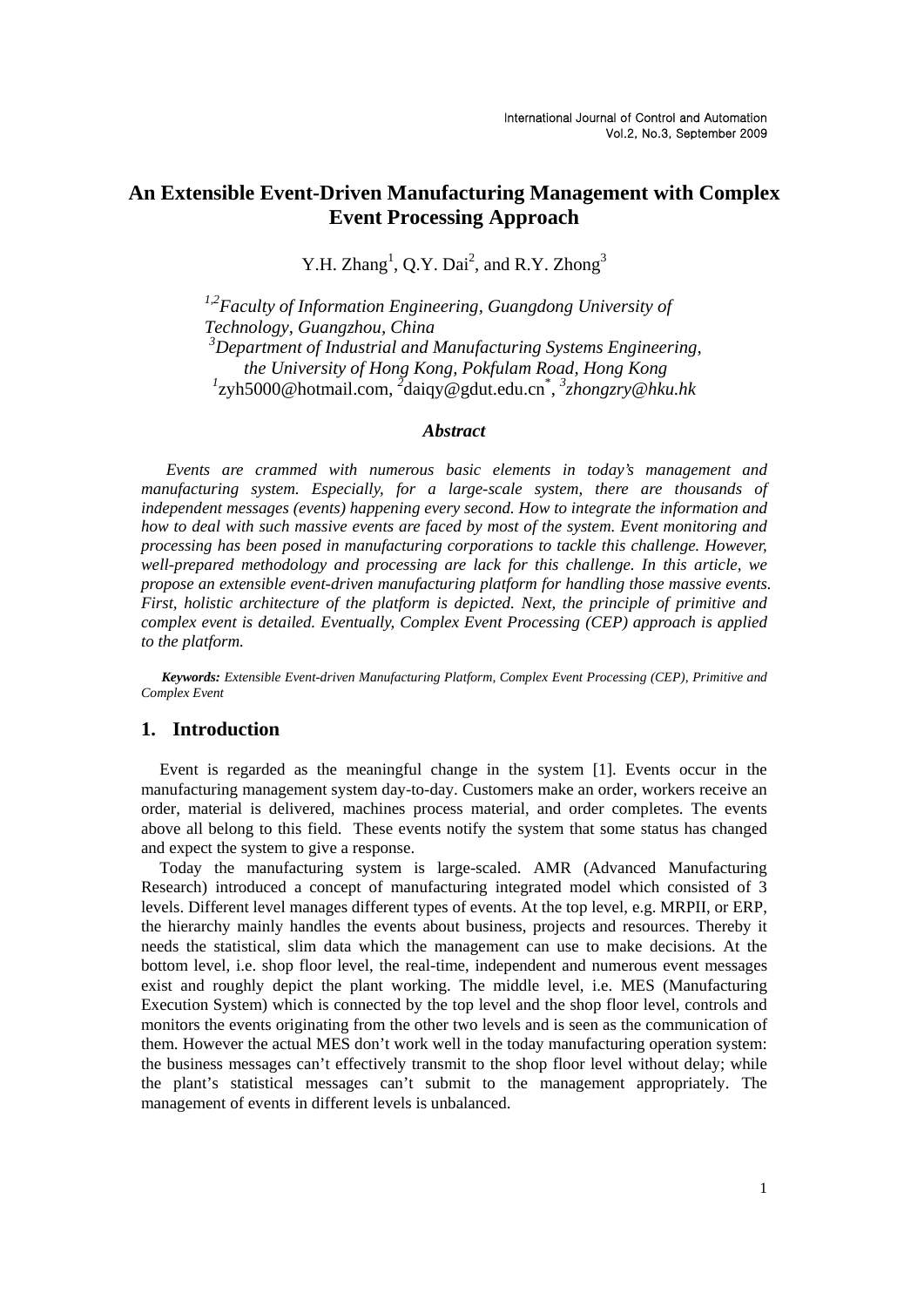In the modern manufacturing system the event sources are diverse, such as the RFID readers, the manual reports, the keyboard input and so on. In every second, thousands of events happen in the system. At the same time, the manufacturing corporations only have the limited hardware to handle all events. Anther problem has been raised: how to use the limited resource to handle the unlimited events.

In order to address the former problem, we propose an extensible event-driven platform based on the MES to handle events. The platform can: (1). connect the different parts of the system; (2). manage and monitor the event flows across all levels efficiently; (3). bridge the gap between the business level and shop floor level; (4). give customized multi-views of the system.

We build the platform on the Event-Driven Architecture (EDA) which can design the platform with modeling components loose coupling. The components (modules) in the system are based on functions. The combination of components contributes much to be flexible and easy extensible for handling event flows.

Among the components in the platform we envision a component named EBZ (Event Buffer Zone). It can confine a buffer space for event flows. And EBZ can store candidate events at the certain thresholds, and properly forwards them to the event queue through which they can be dispatched. In this way it can cope with the asymmetry between hardware resource and event flows.

In order to tackle events efficiently and feasibly, CEP (Complex Event Processing) will be applied to the platform. This approach detects the low-level primitive events, matches the predefined pattern, and creates the high-level complex events. With the help of CEP approach, the platform can manage event flows in a reasonable way.

This article first introduces the architecture of the platform, and details the constructing modules. And then definitions of primitive and complex event are given in section 4. Next we present the CEP approach model. At last, future work is proposed for the coming research to conclude this paper.

## **2. Literature review**

Related research is categorized according to the list:

- $\bullet$  the module-designed of the software application
- $\bullet$  the method of event definition
- $\bullet$  the principle of CEP

The MES concept was first introduced in 1990 by AMR [9]. It explained the model of concept into 3 levels, the planning level, the executing level and the control level. And then many corporations have focused on the implementation of the MES.

The design of architecture is the main point of the implementation. [7] presents the IBM architecture of event-driven system. And it is much concerned about the active middleware of the IBM application, and it can't be able to apply to general use. [8] puts weigh on the integration of the different levels to handle event. The actual programming is an obvious problem in the manufacturing domain. [2, 8] offer the idea of the publish/subscribe infrastructure and Service-Oriented Architecture (SOA) mechanism. However, it lacks the actual example for the infrastructure.

Event is the element for the system. So the definition of an event is helpful not only for optimizing system, but also for programming. [3, 4, 7] talk about the event definitions, and give the characteristics of the different types of event. But data flow related with event has not waked so far. And how to detect them and utilize them is regarded significant.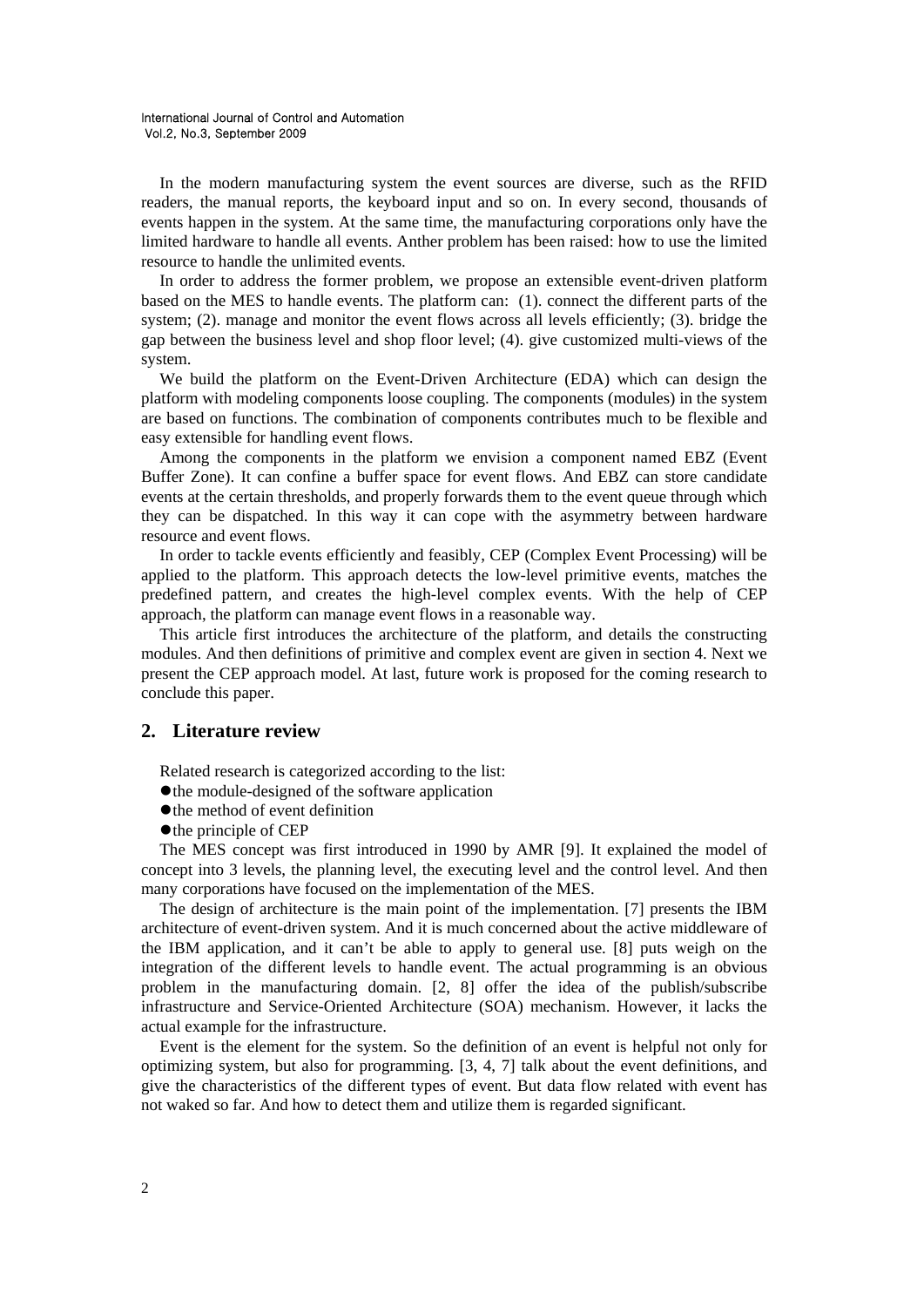David C. Luckham have been introduced the CEP approach in [5, 6]. These papers have presented the elaborate principles of the CEP approach. And there are lots of the theories that discuss about the CEP approach in experiments. But for the practical implementation these principles have to been adapted, and in this way the CEP can be used in the project in reason.

## **3. Extensible event-driven manufacturing system**

Our goal of the proposed platform is to promise a truly extensible, real-time, flexible, event-driven, resource-saved architecture for event processing. The architecture will provide the connectivity between different levels, fluent communication across all the levels, management of different type of events and multi-view of the system.

The platform which is built on MES is tightly connected with the other two levels. In the traditional manufacturing system, the effective interacting action is not common in event communication. The shop floor level produces the basic working events; whereas the business level may need the statistical data. The events in different levels can not properly inform each other across levels. The platform will solve this problem.

The business decisions sometime are determined depending on one or more events. So the platform will manage not only the primitive events, but also the complex events. And the platform founds an event abstraction level above the basic events. We apply the CEP approach to the proposed platform in order to make the system to handle different types of events.

The event buffer zone component is integrated in the platform. The event buffer zone component is to make a temporary room for the candidate event, and upload some of them according to some certain situation. So the platform could handle the ever-increasing events, and events won't leak out. Finally, information will not be lost.



**Figure 1. Architecture of the platform** 

Users of the system may have different interests in different types of events. For example, the maintain team could care about the machine fault report; the business team may be concerned about the progress of projects; the workers may take the order condition into account. And the platform uses the human-oriented UIs (user interfaces) to create the multiview of the system, and users can focus on what they are interested in.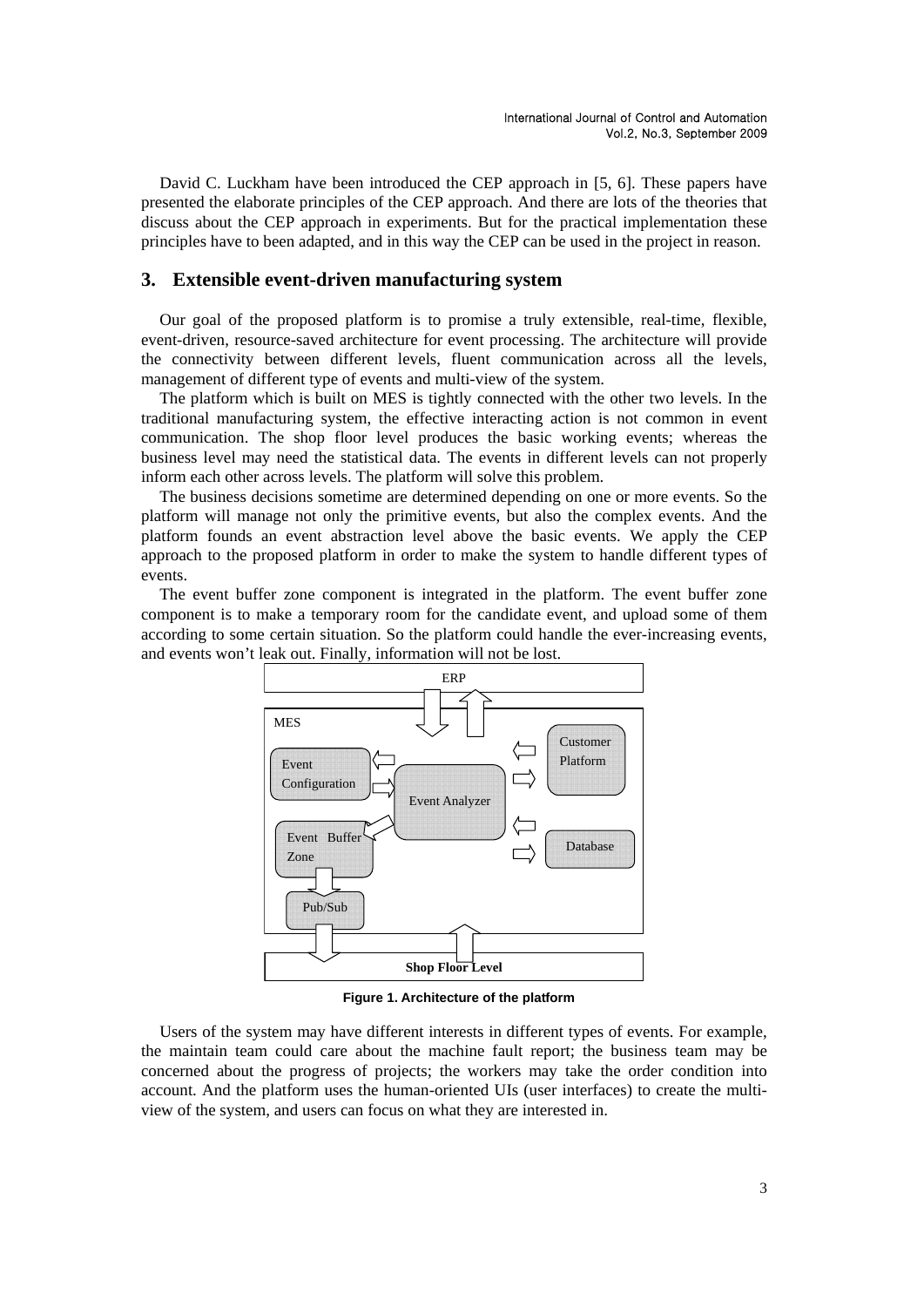Figure 1 illustrates the overall architecture of the extensible event-driven manufacturing platform which comprises several components.

The event configuration is used to define and register complex events. Event analyzer is a tool to process events, no matter where events produce. The event buffer zone is the temporary zone for storing the candidate event. With the help of publish/subscribe paradigm, the platform can distribute various events. Database is necessary for storing the information of events. The UIs component can give an interface between customers and system.

### **3.1 Database**

Database is a persistent component which can store mostly the necessary information of events which are the basic element of the system. Although the amount of information is numerous, they need to be recorded for it is essential to trace back to, analyze and process events. As well as events, the database also contains the information of identification for individuals, e.g. workers, machines, orders, etc. The database can store every individual's ID, state and authority which can enable it to start events.

Using database can be a safe way to store information. The database information can be safe in case that the power breaks down, or the computer restarts.

### **3.2 Publish/subscribe mechanism**

Publish/subscribe (pub/sub) mechanism is an efficient way to distribute events. It doesn't connect the event producer and subscriber directly. It plays a role as an event broker. The producer only put the address-embedded events into the pub/sub, and according to the address and requirement of subscriber which is registered in the database, the pub/sub paradigm is able to forward events to the interested subscribers.

In the traditional model, the pub/sub system has an obvious drawback: the limited storing space to deal with the ever-increasing unlimited events. So in many other pub/sub systems the over-threshold events maybe leak out and some information which are brought by the events may be lost. With the help of EBZ (Event Buffer Zone), our proposed pub/sub paradigm can distribute events convincingly. The principle of EBZ will be introduced later.

### **3.3 User Interfaces**

This component is used to found a channel on which users can communicate with the system. The UIs can give diverse views about order definition, rate of order progress, material delivery, and so on. People can choose their own views depending on their interests. With the help of CEP, the UIs will redefine your interesting novel views of the system, and the views can be customized and re-configured.

#### **3.4 Event configuration**

Event configuration is the major component of CEP approach which serves for event's register and definition. Properly speaking, it gives patterns for the event detection and corresponding reference of superior complex events. Through the UIs, the customers can define events in the system and the event definition and registration will be created in the event configuration component. When event flows are detected inside the platform, the event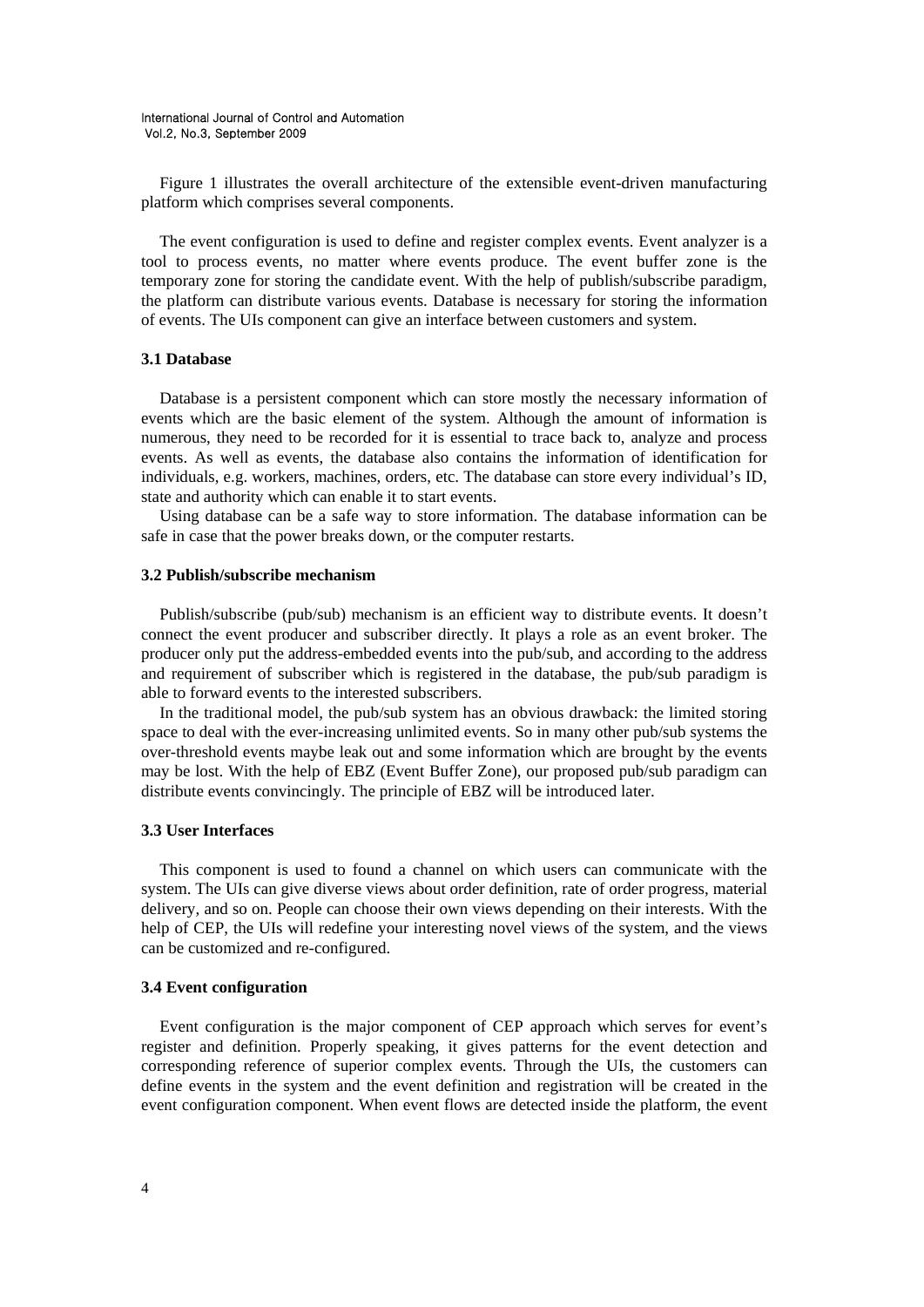analyzer will first search the event register in the event configuration component. And then the event configuration will check if there is an index pointing in the event definition. Next, it will again check if the event will be matched the pattern. Finally it will give a clue to the event analyzer that which superior complex event will be created.

The advantage of the event configuration will contribute to the separation of the CEP utilities. The relation between event configuration and event analyzer is like the instruction and the execution. Because they both constitute the CEP approach, the separation of these two modules will be flexible for the system, and the respective regulation of these two modules won't influence each other.

### **3.5 Event buffer zone (EBZ)**

Events are produced in the system every second. How to process them and not to make such huge information lost is an actual problem.

The traditional way to distribute events is to forward them into the event queue (pub/sub) directly. But the queue is a limited component. And when the coming information gets over the threshold, some of them have to be lost. The event buffer zone (EBZ) is the best choice.

EBZ is a method to create a buffer room in memory where a certain part of the events can be added. The event configuration first defines the candidate events which will be about to process. EBZ will then query the event configuration and transfer some part of the candidate events into the room. The events inside the room are all available to join in the queue, whereas the ones outside will wait for the next time to join. In this way, the number of the processing events will be restricted by the volume of EBZ. The volume also can be reconfigured by the administrator. There are three methods to load events: time-control, manual and event-driven. The time-control method is to set a period in which the EBZ will load the events; the manual way is to transfer the event if users require; the event-driven methodology is based on triggering by some events.

### **3.6 Event analyzer**

It is the most significant component of the system. All the event flows will come through this module. The module will convert the primitive event into the complex one, connect the different part of the platform, and as a main component in the MES, give different event interfaces to the other two levels.

The event analyzer is truly the hub of the overall system. It tightly connects the top level and the bottom level, and provides the interfaces for them. The interfaces are to transform signal into standardized events, so that the events from two levels could be processed in a uniform way. The interface's discussion is beyond the scope of this article.

As the central part of the platform, it has to integrate with other components properly. First of all, it makes the information communication fluently between different components; second, with the event configuration it will process the registered events, detect them with pattern and give a correct responding action as a reply; third, it gives the reference information of the system by reading the database component; forth, through the UIs, it provides the required data to customers.

## **4. CEP application**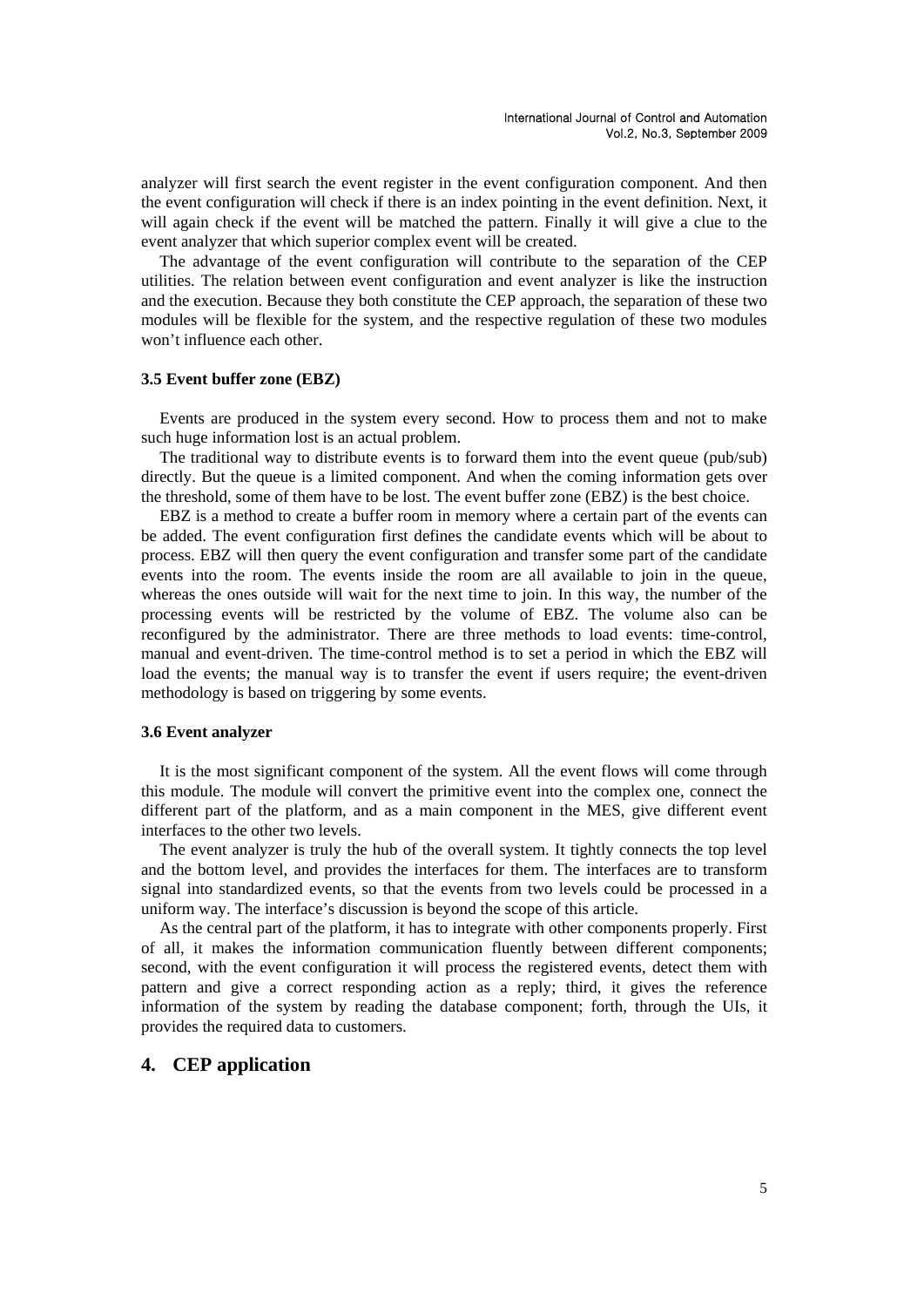Manufacturing system has become information-based in today's global competitive manufacturing market. The communication of the messages inside the system is in the digital matter. Machines, workers, orders, all these individuals have been tagged by the system. So individuals could be seen as sources of events triggered by them. The sources are both event producers and receivers. They create events, at the same time they require responding action. Various sources result in various types of events. Events are the basic element in the system. As a large-scale modern system, how to intelligently, efficiently deal with events is extremely important.

CEP is a method to enable systems to conquer this problem. CEP approach is to detect not only events, but also the relationship of events. It will aggregate several events and create a superior event to reply the events. Moreover it can filter various events and extract the meaningful ones amongst them. It is an effective method to cope with a great deal of events.

CEP has been applied largely in the business and military fields, but has not been waked in manufacturing industry.

In order to utilize the CEP approach, it has to formalize events. The event in the unified form 1) is easy to control and process; 2) can define the new event according to the standard. Currently there are several methods to define events. Some of them are to define events in a template [7]; apart from template, some of them use rule language [7, 4]. The integration of template and rule language is introduced in CEP approach in this article.

In this article, we intend to apply CEP approach to manufacturing system. In this chapter, we first introduce different types of events in the system. Next, we propose the definition of events. And then we present the principle of the CEP approach. At last we provide a case study in our platform.

### **4.1 Event in the system**

Event is happening in the system every second. Machines report failure, material is not available, workers are much busy and so on. The events above can trigger "the\_Order\_Can't\_Work\_On" event. But in order to manage events intelligently, it is necessary for the system to immediately detect the actual reason for break down and to tell the management in time.

Based on our goal, we have to classify events into two categories, primitive event and complex event.

Primitive event: it is the basic part of the system. It only specifies the condition changing about the shop floor. Usually it contains the timestamp, the common digital values and so on. Many of the primitive events are isolated and without particular relationship with others. Therefore the primitive event can indicate the basic action of the system, but can't suggest the situation around it.

Complex event: The complex event consists of event with temporal or causal relationship. And it depends on one or more several events. When system defines a complex event, it defines not only the event itself, but also the relationship with other events. Through analyzing the complex event, the situation around it can be told. Therefore complex event constructs the abstract level of the system. It can transform the basic meaning into high-level one and inform readers that the statistical data or the subsequent action. For example, when the products have been packed, they usually could be delivered in 10 minutes, however the deliver men don't get the products in 15 minutes (the predefined condition), and the system will set an alarm (complex event) that something must make a mistake during the course between packing and delivery.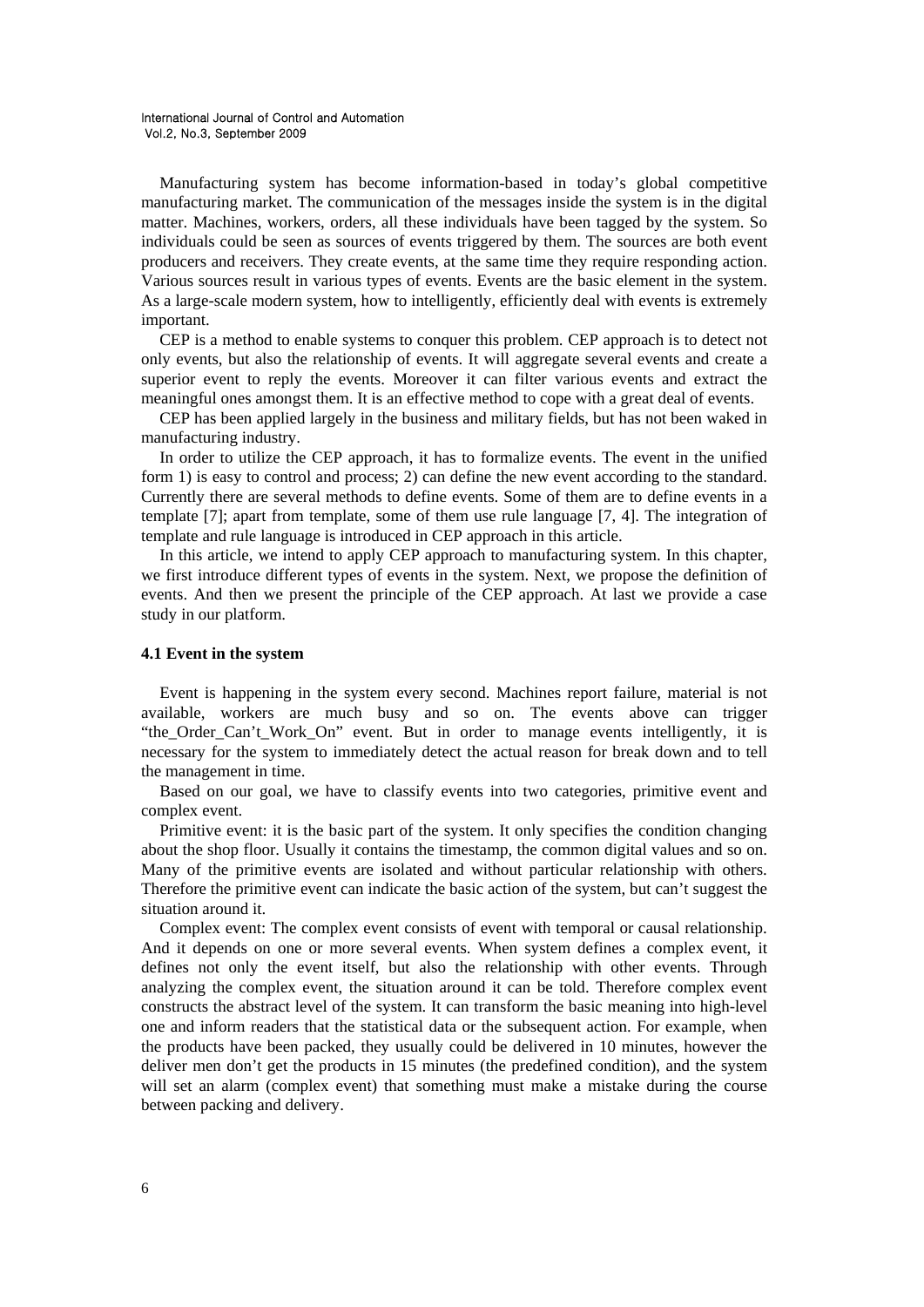The separation of the event can make the event management easily to control. And another benefit is that this separation is preparation for the CEP approach.

### **4.2 Approach of the event definition**

First, we have to set up an approach for events which can be a standard for the event definition and detection.

There are several approaches of definition for an event currently. For example, the IBM's MES model defines each event in templates. Each event must contain situations and conditions. The situations include the aggregation, such as 'add', 'not', 'abstract' and others [7]. The situation in the template is used to aggregate the event; the event conditions in the template utilize parameters to record, define, compare, and calculate. The advantage of template is that there is a standardized template for define each event, and the architecture of the system will be compact and easy to monitor. But the drawback of this approach is obvious. Because it uses a simple situation definition (aggregating condition) so that for a complicated manufacturing system the method of using template is not enough to explain complex events comprehensively.

In order to address this problem, we envision an approach using template and rule language together. The template of the event definition gives a standard to define each event and make the system easily to handle all events; the rule language provides the logic amongst events. In this way it is standardized and flexible to process events.

The template of the event arranges events which consist of two kinds of parameters, one is index parameter and the other is extensible parameter.

The index parameter is like a pointer. It is used to specify the temporal or causal relationship. Each event can contain one or more index parameters which can together determine the creation of superior complex event. When detecting the input events, the index parameters will be used to search for the index position in the events configuration. If the event definition and register exist, the event configuration will send the event analyze a clue that which complex output event will be produced. Usually the index parameters will be described by the order ID, product ID and so on.

Extensible parameter records information that the event should bring about, e.g. the timestamp, the executants, the machine and so on. Like the index parameter, each event can contain one or more extensible parameters. Although these parameters don't indicate the creation of the superior complex events just like index parameters, they can confine the occurrence of the complex events by some conditions which have been included in the rule language. For example, if the ratio of fault products (an extensible parameter) to good ones is below 80%, the progress will be terminated. The system can detect the event extensible parameters and rule language to make the manufacturing break.

Rule language is a method to construct the event relationship in the event-driven system. It gives the logic and reasonable relationship to the independent events. Moreover it is flexible to describe the relation around the events. There are several rule languages as the role of depicting event relationship. The most famous one is XML-rule language, i.e. Xquery and Xconcept [4]. But they are mostly used in the website application. In our case, we propose the platform on the C/S model, so we choose the SQL-rule language. The SQL-rule language has been developed for a long time and it is qualified to describe the relationship of events. It's also common in the database application. In other words, it can be incorporated in the database fluently.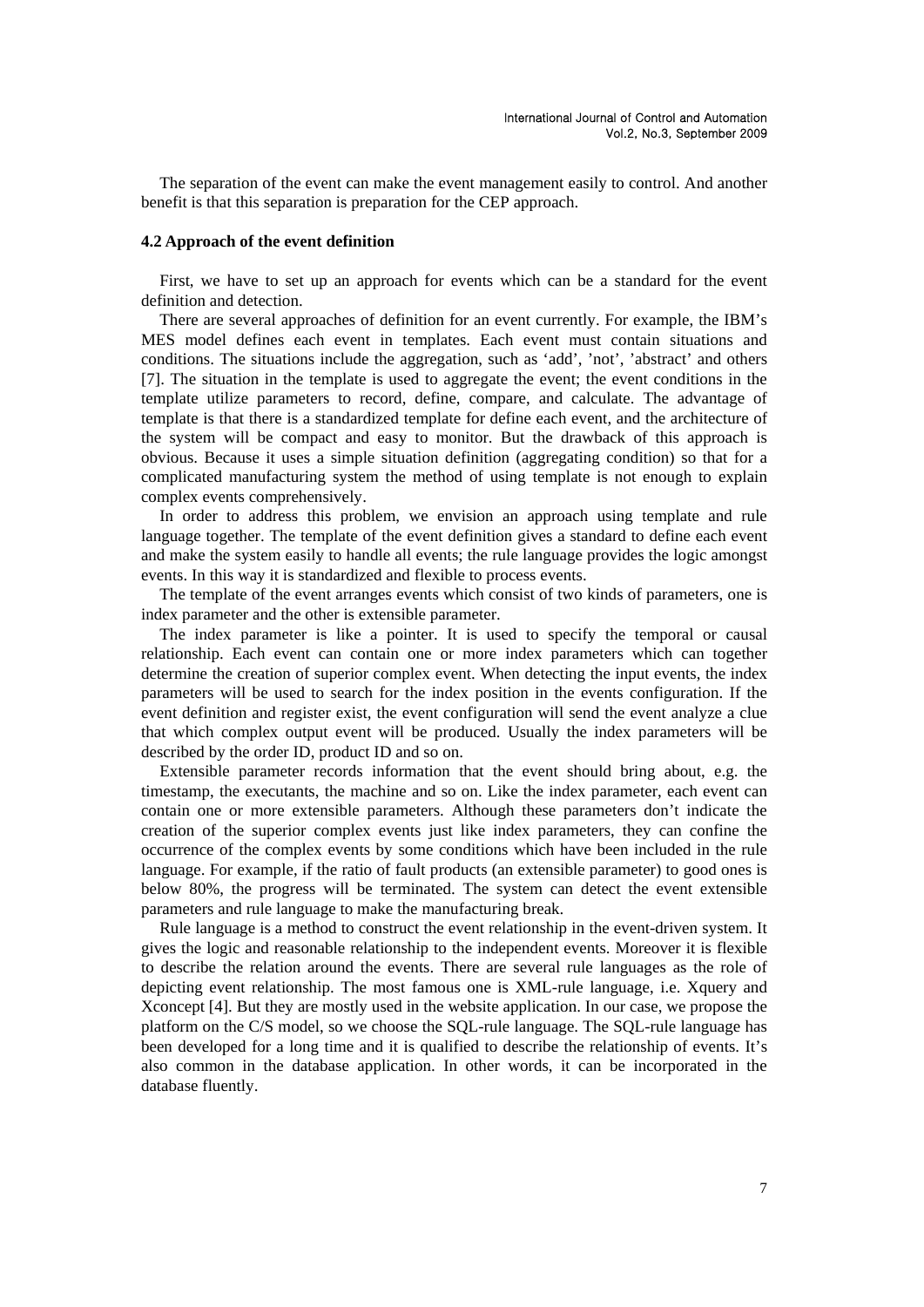### **4.3 Model in the CEP application**

When the system is working, the event flows will go through the event analyzer. Based on the event index parameters the event analyzer looks for the coming event's definition which exist in the event configuration. Next, by analyzing the SQL-rule language, the event configuration will give a clue of creation of subsequent complex event to the event analyzer. Eventually, a complex event is created. The event analyzer is an event executant, at the same time the event configuration is an event reference.

CEP approach in our platform plays a dominating role in event abstraction and complex event creation. We present the model to simulate the CEP approach working.

The principle of CEP working has been illustrated in the Figure 2. Two kinds of element constitute the CEP approach, one is the filter and the other is the map.

Filter is used to reduce the number of events. If the input events could go through the filter, they must be matched by patterns (conditions). While the system will select the matching events and let it go through the filter, the unmatched ones will stay outside the filter waiting for the next abstraction.

Map is used to create a complex event. When the matched events go through the filter, they will meet the map. Map will be supposed to create the superior complex events which have been determined in predefinition. The output event can be in many different forms. For example, it is a complex event that the coming event will be bound with some new parameter, or the input event's parameter will be changed, or moreover a new event will be triggered. The complex event will be processed in the recursive way, in other words the output event just like the original ones will meet another filter and map.



**Figure 2. Principle of CEP** 

### **4.4 Multi-view definitions**

Using the CEP approach, we can see the system from the different views which are illustrated in Figure 2.

Different people have interests in different events. From Figure 2, the filer abstracts the incoming events, and the map outputs the various interesting events for customers. Therefore, by filter and map, the customers can view what they are interested in from the system. In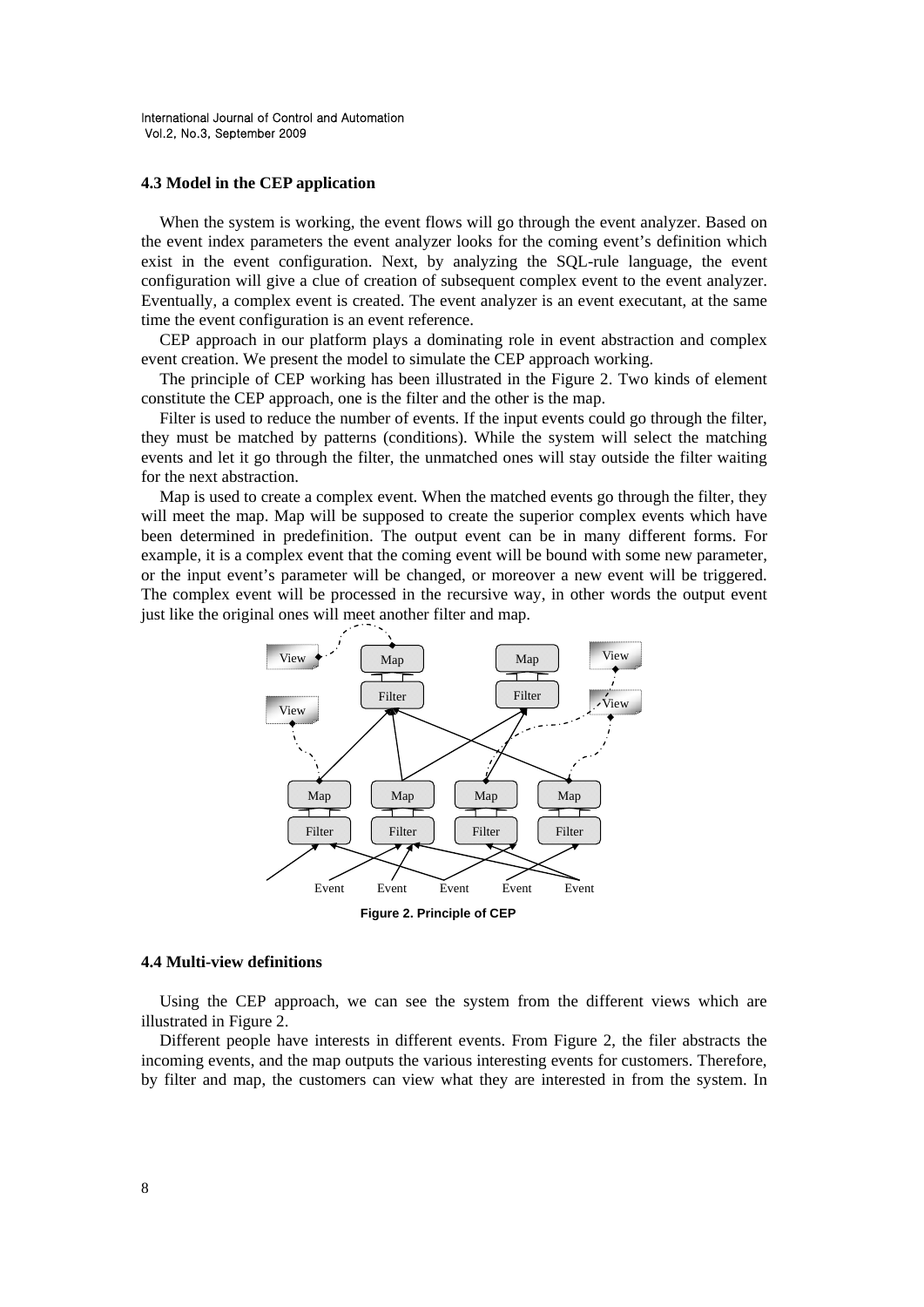other words, the system can be displayed in different angles. People can observe the system from the multi-view according to their interests.

At the same time, the platform can not only display the predefined views of the system, but also subscribe the views. The traditional way to define the views is to program them before the system's implementation; however, the proposed platform is different: There is a humanoriented UI in the UIs components which can serve the people who know little about programming but can define the views in the easy-going UIs, so that every one can have his own view of the system. In this way the multi-view of the architecture of the system is flexible.

### **4.5 Case study**

In this section, we introduce an actual example of CEP approach applying in our project.

Our project is based on a manufacturing corporation whose product is machine's component. So the course of product order is common in this system. The example concerning the order flowing is illustrated in Figure 3.



**Figure 3. Course of order flow** 

We can see from Figure 3 that when the No.123 product is required, it needs a series orders to complete it, order No.1, order No.2, etc. Each order also needs the requirement that the machine and material both are available. When either of them is not ready, the order has to stop and at the same time the product processing will be terminated.

### **5. Conclusion**

The application of an extensible event-driven platform with CEP approach is introduced in this paper. The platform is organized by different modules and the loose coupling between modules. The event flow can be operated and controlled in order. The platform integrates the pub/sub infrastructure and event buffer zone, in this way to propose a noble method for processing event.

The CEP approach is applied in this project. The principle of the CEP approach has been researched for many years. And it is mainly implemented in the business and military fields. This paper introduces an application of innovative design of CEP in manufacturing system, especially on MES.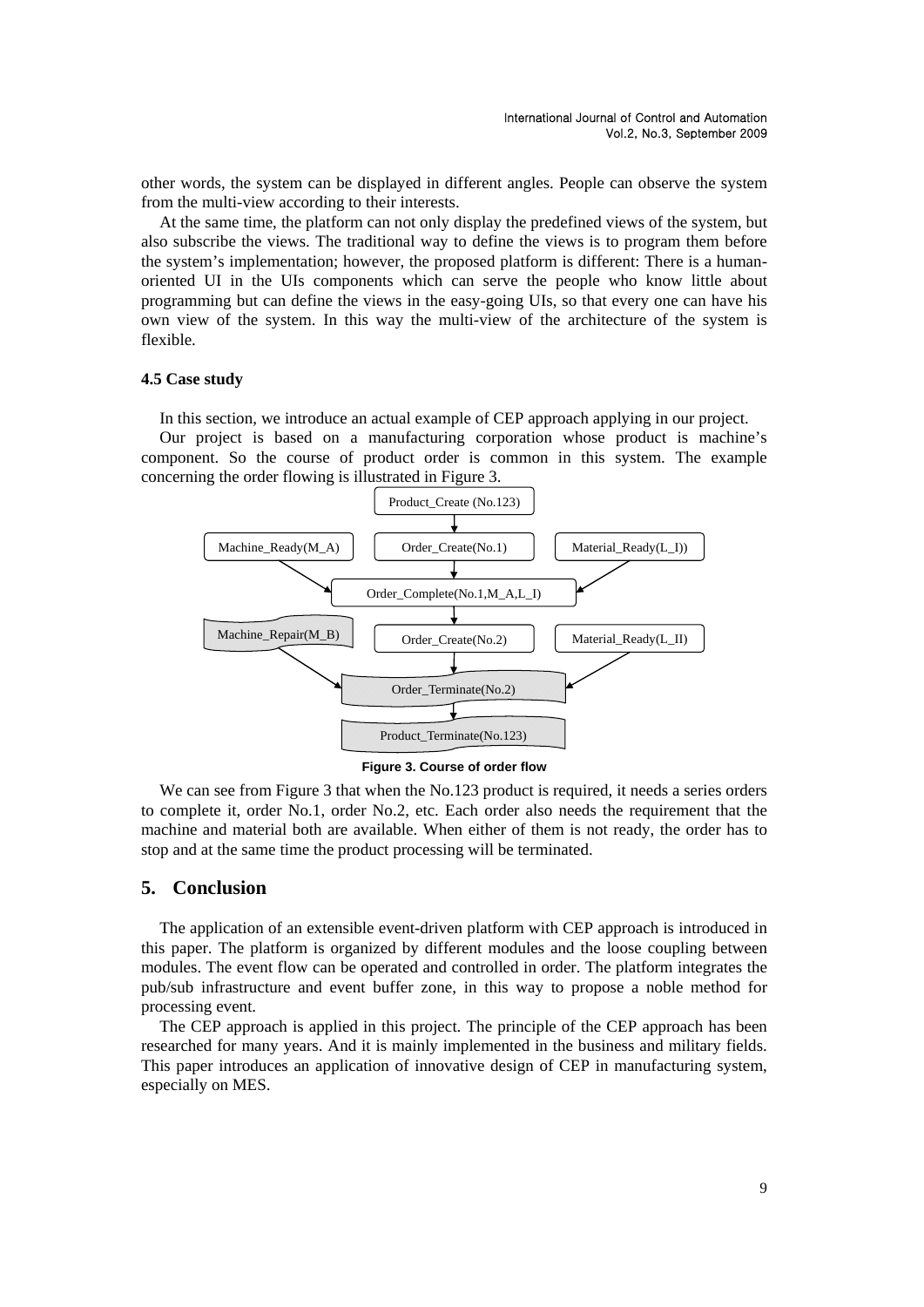With the help of the CEP approach, the system can reduce the complexity of the system, and provide the multi-view for the system.

## **6. Future work**

Our proposed platform has contributed much to the implementation of the manufacturing systems, while it also raises different challenges for the future work. First, the pub/sub paradigm and EBZ have given an effective method to cope with various events, so the information of the event flows won't leak out. But when the scale of corporation is developing, the number of events becomes uncontrolled and the latency time between the event detection and reaction will become significant, so the bottleneck appears. The solution may be adding the number of the event analyzer and EBZ. How to cooperate with all the event analyzers and EBZs is the main point of future work. Second, the definition of event in the paper utilizes two tools, i.e. template and rule language. The template offers a standard model to define events; whereas the rule language can provide a convenient way to describe events relationship. In the practical project, the rule language is free, easy and facilitating to event definition; but in other words, the rule language lacks a unified model for illustrating events, it is difficult to adapt the original definition in the project, moreover to apply the similar definition of events to other fields. As a further topic, it is important to put weigh to develop the template definition to realize that the template may contain the more information including event relationship, in order to give a standardized, reused definition of event. Third, the model of the CEP approach must be reinforced. CEP is more discussed in theory, less introduced in the implementation fields, especially the manufacturing field. So the principle and the model optimization is the another direction of research.

### **Acknowledgement**

The authors thank to the nation 863 (No. 2006AA04A124) team which gave partial finance support and the chance to accomplish the research. Thanks to all members of project team, Faculty of Information Engineering of University of Guangdong University of Technology, Department of Industry and Manufacturing System Engineering, HKU. Finally thank you very much to KEDA INDUSTRIAL CO., LTD.

### **References**

[1] DAVID L., "The power of events: an introduction to complex event processing in distributed enterprise systems", Boston, Addison Wesley, 2002.

[2] B Kowalewski, M Bubak, B Balis, "An Event-Based Approach to Reducing Coupling in Large-Scale Applications", Lecture Notes in Computer Science– Springer, Volume 5103, 2008, 358-367

[3] ANTONY G, JUAN C A., "Two approaches to event definition", Database and Expert Systems Applications (DEXA), Lecture notes in computer science - Springer, Volume 2453, 2002, 705-714.

[4] F Bry, M Eckert, "A High-Level Query Language for Events", IEEE Services Computing Workshops, SCW'06, 2006, 31-38.

[5] David C.Luckham , Brian Frasca Program Analysis and Verification Group Computer Systems Lab Stanford University, "Complex Event Processing in Distributed System", 1998.

[6] J Vera, L Perrochon, DC Luckham, "Event-Based Execution Architectures for Dynamic Software Systems", Software architecture: TC2 first Working IFIP, Vol. 12, 1999.

[7] Y Magid, A Adi, M Barnea, D Botzer, E, "Application Generation Framework for Real-Time Complex Event Processing", Computer Software and Applications, COMPSAC '08, 32nd Annual IEEE International, 2008, 1162-1167.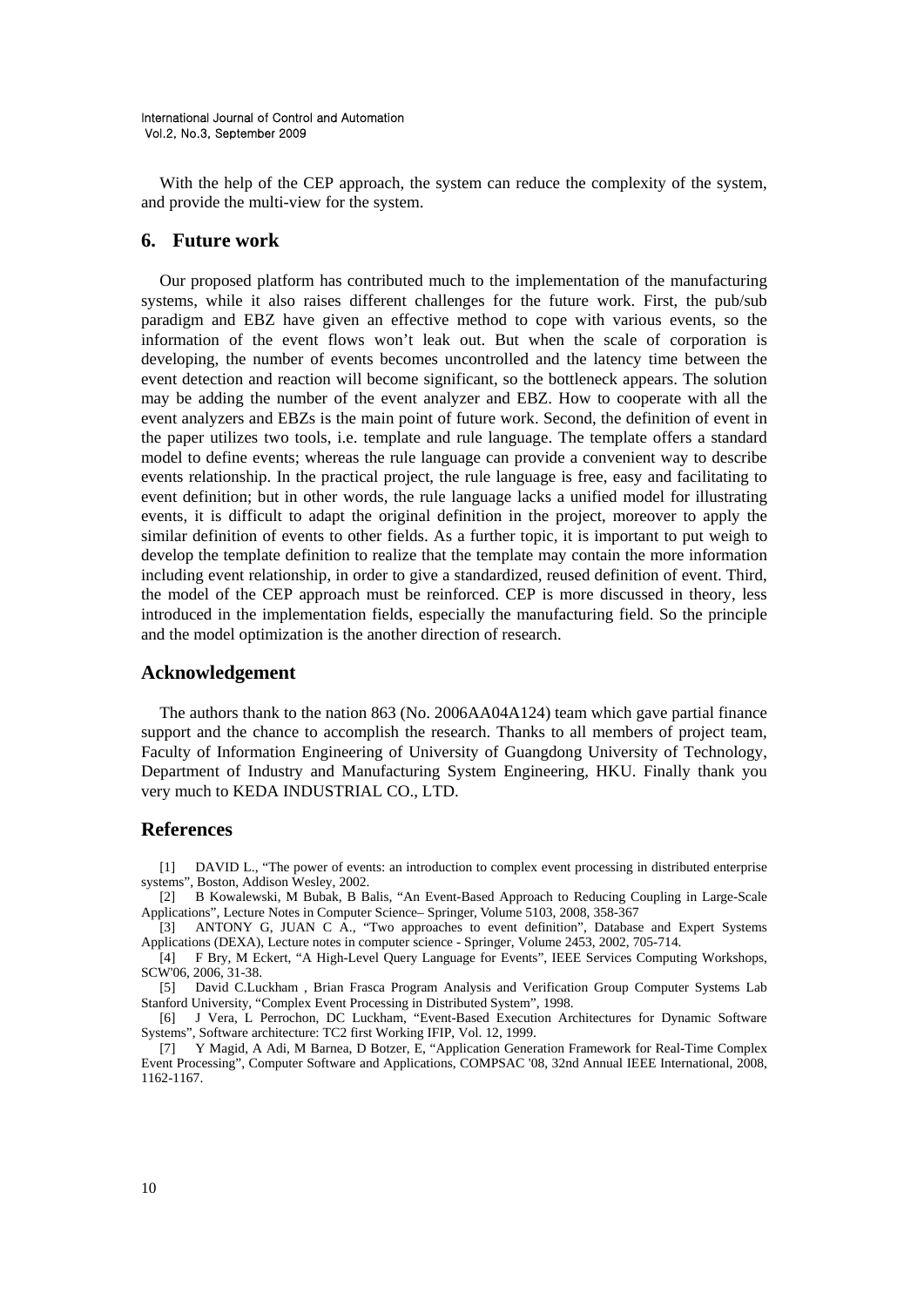[8] K Walzer, J Rode, D Wunsch, M Groch, "Event-Driven Manufacturing: Unified Management of Primitive and Complex Events for Manufacturing Monitoring and Control", Workshop on Factory Communication Systems, 2008.

[9] Bill Swanton, "MES Five Years Later: Prelude To Phase III", www.amrresearch.com, 1995.

[10] Run-yang Zhong, Qing-yun Dai, Ke Zhou, Xin-bo Dai, "Design and Implementation of DMES Based on RFID", International Conference on Anti-counterfeiting, Security, and Identification (2008 ASID), IEEE, 475-477.

[11] Run-yang zhong, Qingyun Dai, Ke Zhou, "Realization of Program based on Plug-universal databaseaided Design", 2008 International conference on Informaiton Management, Innovation Management and Industrial Engineering, IEEE, 2008, 377-380.

[12] Q.Y.Dai, R.Y.Zhong, M.L.Wang, X.D.Liu, and Q.Liu, "RFID-enable Real-time Multi-experiment Training Center Management System", International Journal of Advanced Science and Technology, 2009, Vol. 7, 27-48.